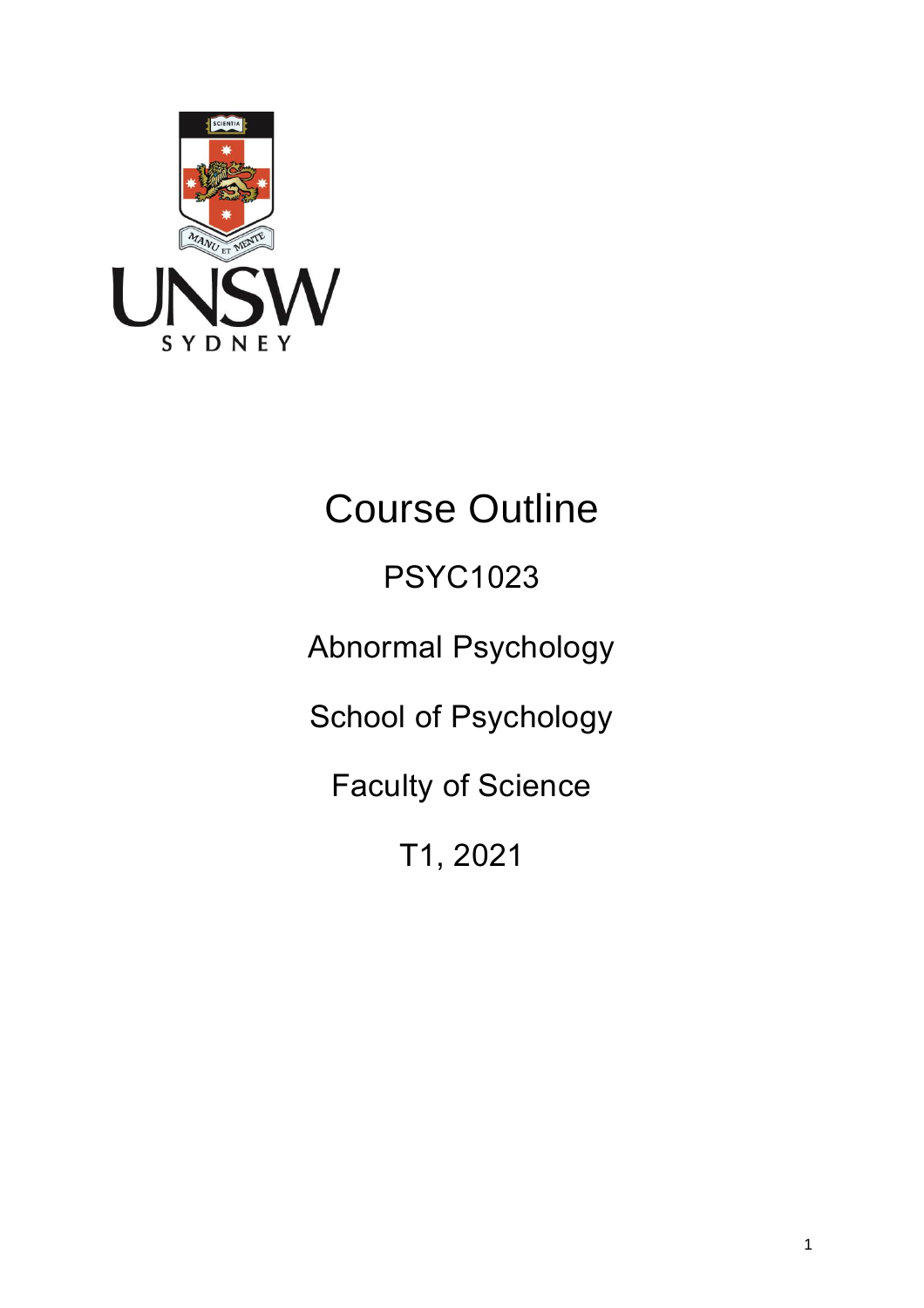## **1. Staff**

| <b>Position</b>    | <b>Name</b>       | Email                | <b>Consultation times and</b><br><b>locations</b> | <b>Contact</b><br><b>Details</b> |
|--------------------|-------------------|----------------------|---------------------------------------------------|----------------------------------|
| Course<br>Convenor | Dr Natalie Rogers | n.rogers@unsw.edu.au | Email to arrange a consult<br>time                | Email                            |

## **2. Course information**

| Units of credit:                                        | 6           |
|---------------------------------------------------------|-------------|
| Pre-requisite(s):                                       | <b>None</b> |
| <b>Teaching times and locations:</b> PSYC1023 Timetable |             |

#### **2.1 Course summary**

This course provides a contemporary overview of human mental disorders. It will address questions such as What is "abnormal"? What causes mental illness and how do we treat them? Each week, students will explore a different mental disorder (e.g. depression, anxiety, bipolar disorders, OCD) and discuss the symptoms, causes and treatment of these illnesses. Students will also learn about the scientific theories that link these factors (i.e. symptoms, causes, maintenance, treatment) as well as recent breakthroughs in our understanding and treatment of mental disorders.

This course is appropriate for students with and without a background in science and is taught entirely online through Moodle. The final exam will be held on Moodle during the official exam period.

#### **2.2 Course aims**

This course aims to provide you with a contemporary view of psychological and biological theories of and issues associated with human psychopathology. It will provide an overview and discussion of the notion of abnormal behaviour, diagnostic practice, stigma, aetiology, prognosis and treatment in major mental disorders such as depression and anxiety.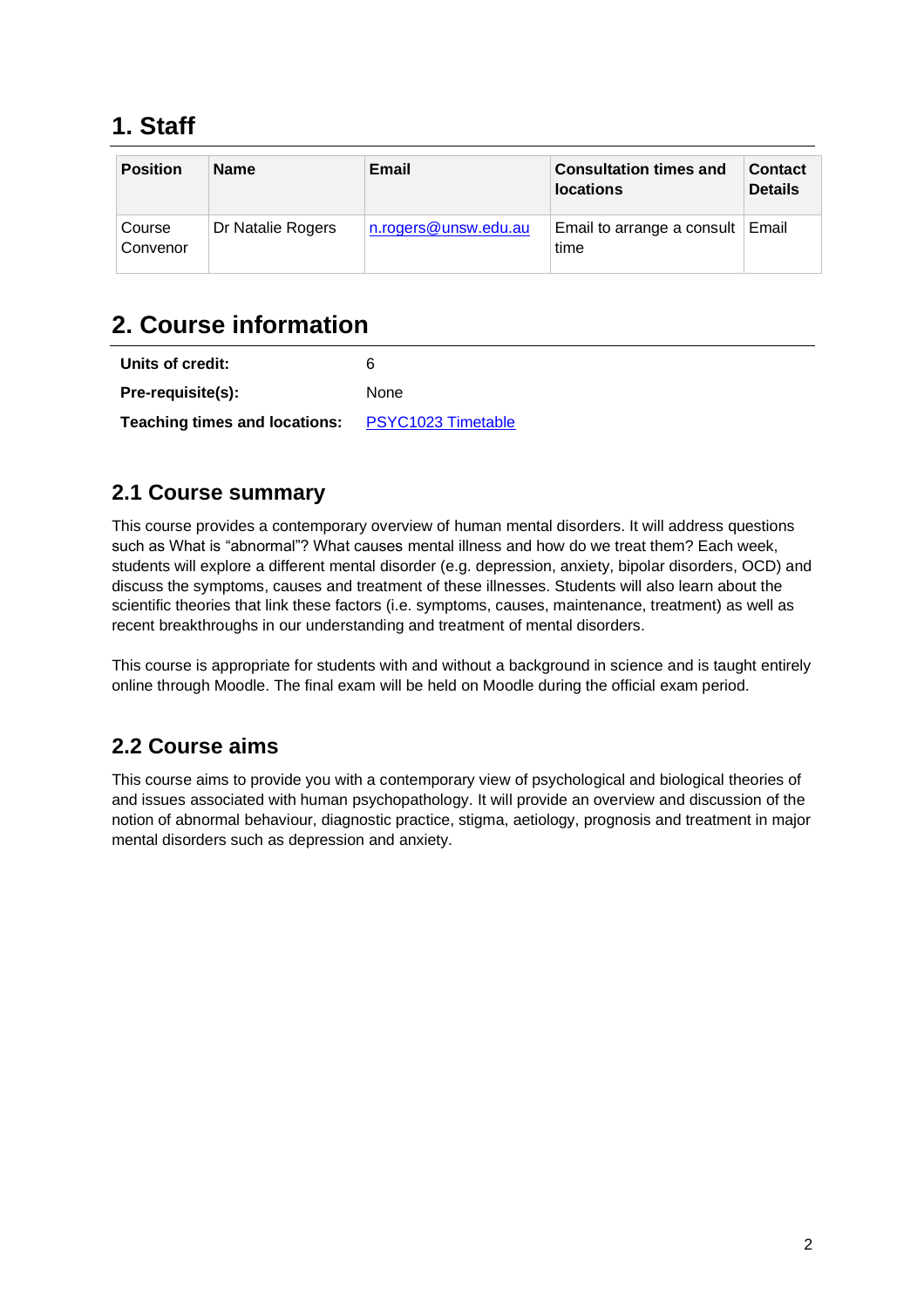#### **2.3 Course learning outcomes (CLO)**

At the successful completion of this course the student should be able to:

- 1. Demonstrate knowledge of major concepts of abnormal psychology with regard to: risk factors, classification, aetiology and treatments of common mental disorders.
- 2. Demonstrate knowledge of the scientific method in order to understand how these principles are applied in abnormal psychology research and clinical settings.
- 3. Apply critical thinking skills in order to intellectually engage with literature, differentiate quality empirical evidence from speculation, develop an argument and critique those of others.
- 4. Demonstrate an appreciation of the historic context, ethical principles and values in the area of abnormal psychology.
- 5. Demonstrate effective written communication skills in psychology for the purpose of informing and debating.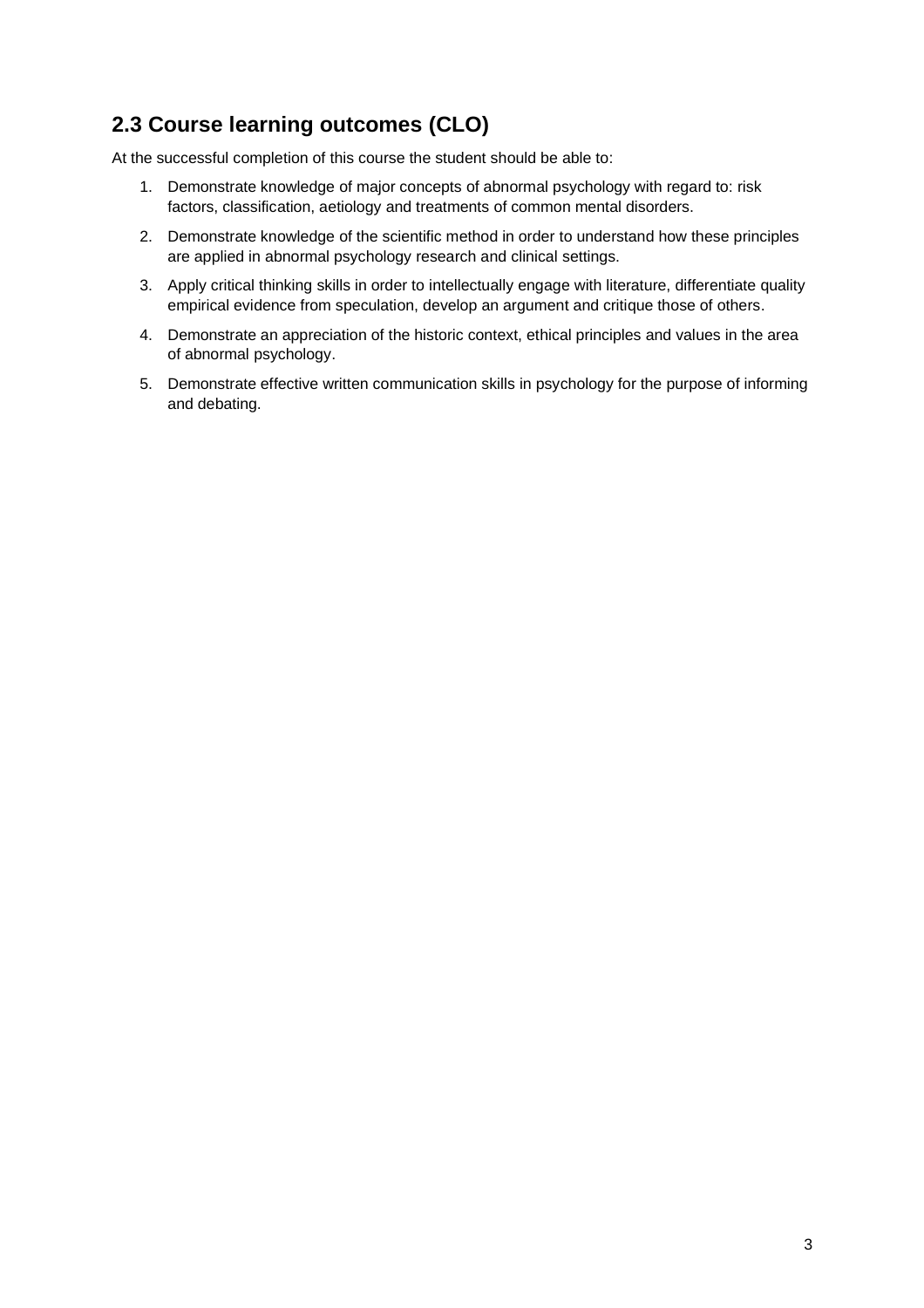|            | <b>Program Learning Outcomes</b>                                         |                                                                          |                                                                          | <b>Assessment</b>                                                        |                                                                                  |                                                                          |                                          |
|------------|--------------------------------------------------------------------------|--------------------------------------------------------------------------|--------------------------------------------------------------------------|--------------------------------------------------------------------------|----------------------------------------------------------------------------------|--------------------------------------------------------------------------|------------------------------------------|
| <b>CLO</b> | 1. Knowledge                                                             | 2. Research<br>Methods                                                   | 3. Critical Thinking<br><b>Skills</b>                                    | 4. Values and<br><b>Ethics</b>                                           | 5.<br>Communication,<br>Interpersonal and<br>Teamwork                            | 6. Application                                                           |                                          |
| 1.         | Lectures,<br>readings, revision<br>quizzes, forums,<br>online activities |                                                                          |                                                                          |                                                                          |                                                                                  | Lectures, readings,<br>revision quizzes,<br>forums, online<br>activities | Quizzes, exams,<br>written<br>assignment |
| 2.         |                                                                          | Lectures, readings,<br>revision quizzes,<br>forums, online<br>activities |                                                                          |                                                                          |                                                                                  | Lectures, readings,<br>revision quizzes,<br>forums, online<br>activities | Quizzes, exams,<br>written<br>assignment |
| 3.         | Lectures,<br>readings, revision<br>quizzes, forums,<br>online activities | Lectures, readings,<br>revision quizzes,<br>forums, online<br>activities | Lectures, readings,<br>revision quizzes,<br>forums, online<br>activities |                                                                          |                                                                                  |                                                                          | Quizzes, exams,<br>written<br>assignment |
| 4          |                                                                          |                                                                          |                                                                          | Lectures,<br>readings, revision<br>quizzes, forums,<br>online activities |                                                                                  |                                                                          | Quizzes, exams,<br>written<br>assignment |
| 5          |                                                                          |                                                                          |                                                                          |                                                                          | Workshops,<br>forums, self-<br>assessment of<br>written<br>assignment<br>writing |                                                                          | Written<br>assignment                    |

## **2.4 Relationship between course and program learning outcomes and assessments**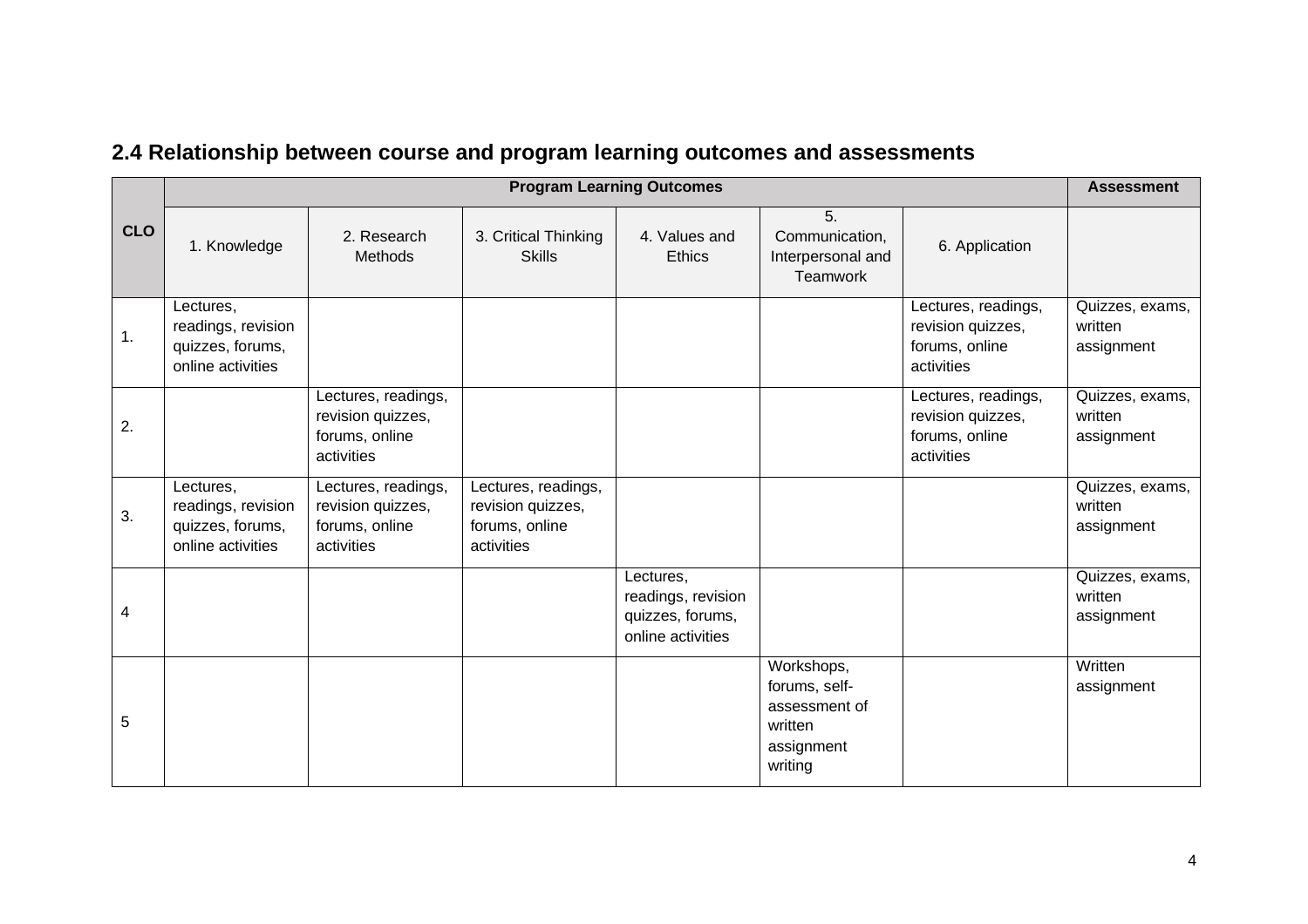### **3. Strategies and approaches to learning**

#### **3.1 Learning and teaching activities**

This course is presented entirely online via the [Moodle](https://moodle.telt.unsw.edu.au/login/index.php) eLearning website. The lectures will be delivered in video format (with captions). Transcripts will be made available. Students should watch the lectures and write separate notes to maximise their understanding and retention of the material.

There is an eTextbook for this course (see *7. Readings and Resources*). The prescribed readings are examinable, unless otherwise indicated. Reading comprehension and the synthesis of written material are important skills for graduates. These skills will be explicitly assessed in the written assignment. The weekly readings provide students with an ongoing opportunity to practice and hone these skills before the major assessment.

Although the lectures, textbook and online activities will cover the same broad topics, and there may be some overlap in content, students should expect to learn different information from each of these different, complementary resources.

The weekly resources will be made available each Monday and will be left online for the duration of the course. Formative revision quizzes are available on a weekly basis to provide an opportunity for students to self-evaluate their understanding of course material. This staggered release format has been specifically designed to promote "distributed practice" (i.e. not "cramming"). Timely completion of the lectures and weekly quizzes will assist the revision process by hi-lighting areas of weakness early, thus allowing students to ask for clarification early and schedule additional revision of those topics.

The Course Content Discussion Forum provides students with an opportunity to question and clarify the lecture and textbook material. Students are strongly encouraged to engage with this forum at least weekly by posting questions or comments, as well as reading, answering, and replying to other student's posts to help build a sense of community, enhance understanding of the content, critical thinking, and written communication skills.

The mid-term and final examinations will provide students with an opportunity to demonstrate their understanding of examinable course material. The written assignment will give students an opportunity to consolidate their understanding and to demonstrate independent research and analytical skills.

The written assignment chapters in the custom textbook will provide students with an important introduction to the written assignment assessment and an opportunity for students to develop their research and writing skills.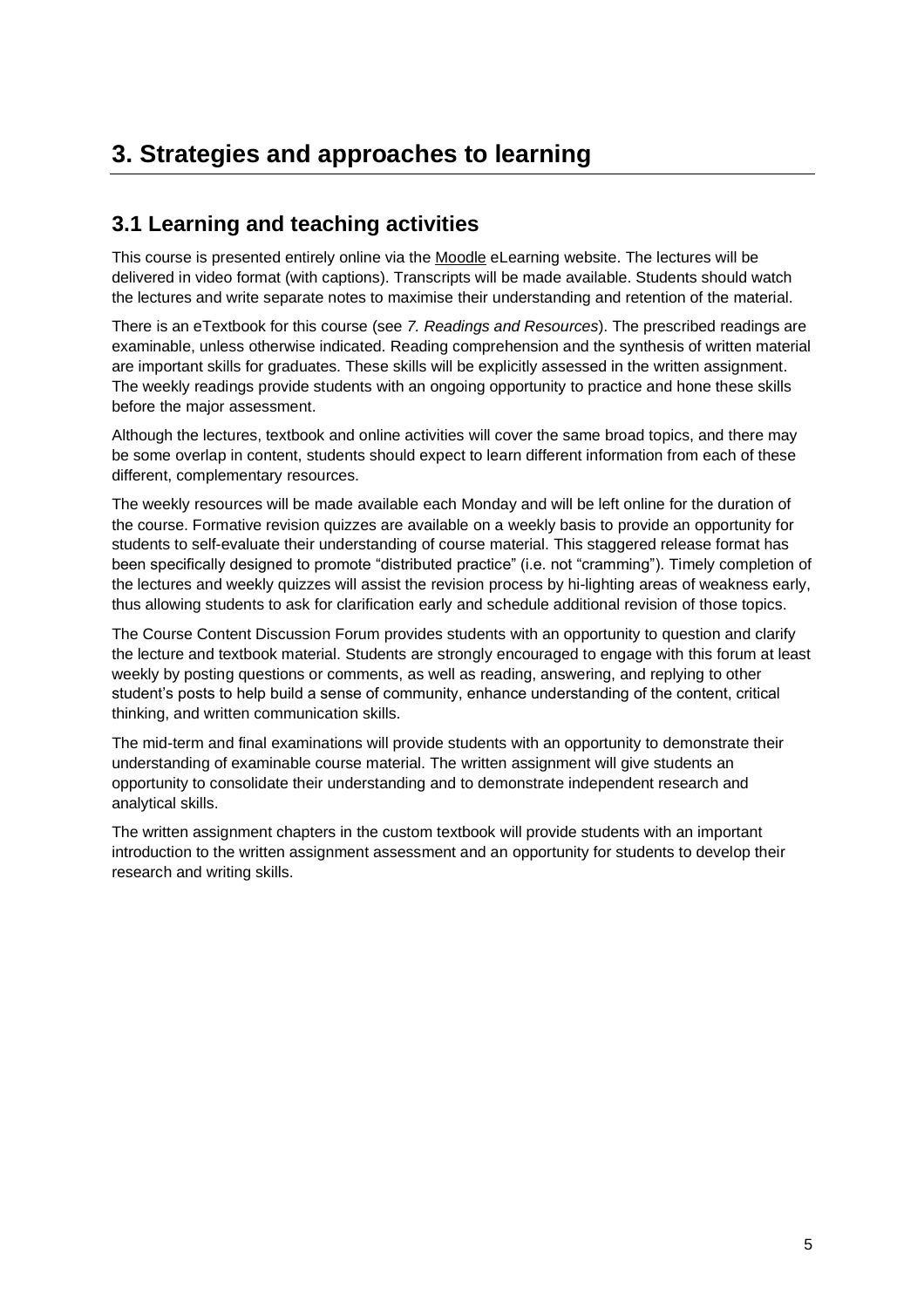#### **3.2 Expectations of students**

It is expected that students are aware of UNSW Assessment and Plagiarism Policies, have read through and understand the contents of the School of Psychology Student Guide and understand how to apply for special consideration if they are unable to complete an assignment or exam due to illness or misadventure.

All students must read these documents. Following this, students are required to complete the Course Information Quiz to demonstrate their understanding of course administration information. Unlike the assessed exams, this quiz may be attempted open book. The quiz is untimed and may be attempted as many times as needed to score 100%. Successful completion will allow access to the course materials.

Updates and announcements will be made on the 'Announcements' forum on the Moodle page and/or by email. It is the student's responsibility to check Moodle and their student emails regularly to keep up to date.

The Moodle forums should be the first line of contact with the Course Coordinator (personal matters or matters related to equity provisions can, of course, be sent by email in the first instance). Due to the online nature of the course, under no circumstances are specific exam questions/answers to be discussed on the forums. If you do not receive a reply to your forum post or email within one week (and your question has not been answered elsewhere eg forums, course outline etc), please send a polite follow up to the course coordinator. The Moodle messaging system should not be used to contact the coordinator as these messages have too often been sent to spam.

Although this is an online course, it is expected that students dedicate the same amount of time each week to studying for this course as they would for an on-campus course. "Independent, self-directed practice" is a UNSW Graduate Attribute and an important aspect of online study. Timely completion of online activities is an essential part of independent, self-directed learning. In accordance with UNSW Assessment Implementation Procedure, students are required to watch the lectures in the week in which they are set and to complete the assigned readings for that week. In accordance with UNSW and School of Psychology policy, failure to meet these expectations may result in rejection of: special consideration applications, written assignment extension requests, supplementary exam/assessment requests, fee remission etc.

Given that the course content and some assessable components are delivered online, it is the responsibility of the student to ensure that they have access to a computer with a stable internet connection and a browser capable of handling the features of the Moodle eLearning website and any of its content. To help students establish whether or not their computer/internet access is suitable for the online exam/s, a test quiz is available. This quiz will not contribute to final marks and will be able to be completed multiple times in order to test computer/internet connection prior to assessment submission/exams.

Due to COVID-19 restrictions, the final exam for this course will take place online during the official final examinations period. Further details will be released closer to the exam date.

Students registered with Equitable Learning Services must contact the course co-ordinator no later than the end of Week 1 if they intend to request any special arrangements for later in the course, or if any special arrangements need to be made regarding access to the course material. If registration occurs during the term then letters of support must be emailed to the course coordinator as soon as they are made available.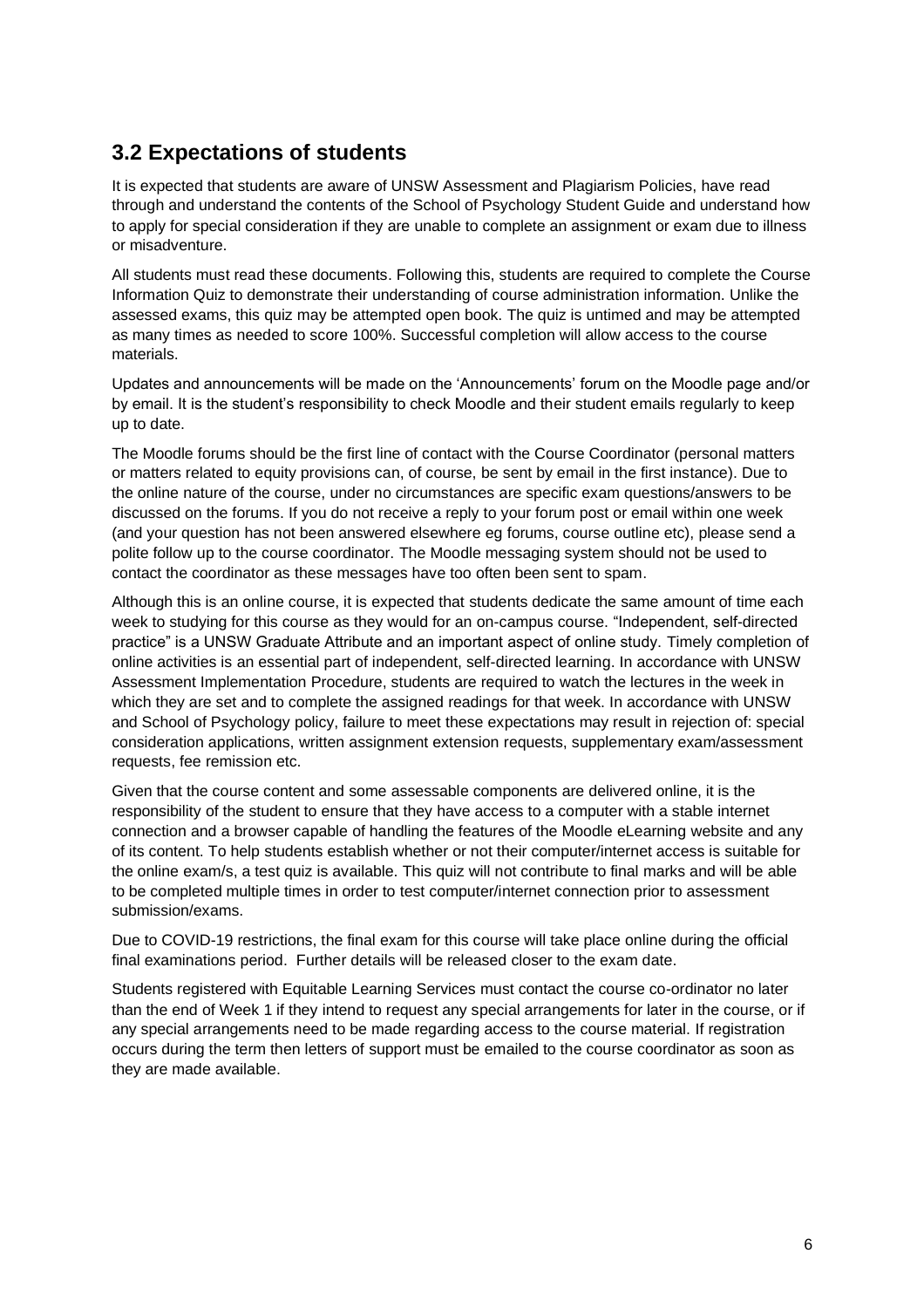#### **4. Course schedule and structure**

The expected engagement for all UNSW 6UOC courses is 150 hours per term. This course involves approximately 10 hours of lectures and approximately 20 hours of readings. The remaining 120 hours should be spent on group discussions, revision, written assessments and exam preparation.

| Week                 | <b>Lectures</b>                                                                                                                                                                                                                                   | <b>Online modules</b>                                                            | <b>Readings</b>                                                                                                                                                             |
|----------------------|---------------------------------------------------------------------------------------------------------------------------------------------------------------------------------------------------------------------------------------------------|----------------------------------------------------------------------------------|-----------------------------------------------------------------------------------------------------------------------------------------------------------------------------|
| Week 1<br>15/02/2021 | <b>Introduction to Psychopathology</b><br>Lecture 1: What is "abnormal"?<br>Lecture 2: DSM classification and assessment<br>Lecture 3: The who's who of mental health                                                                             | Revision quiz                                                                    | Chapter 1 (custom pg 2 - 7);<br>Chapter 2 (custom pg 33 – 44; 47 -<br>54)<br>Appendix (custom pg 81 - 98) - N.B.<br>Appendix is not examinable<br>26 pages; approx. 2.5 hrs |
| Week 2<br>22/02/2021 | History of Psychopathology: The good, the bad and the ugly<br>Lecture 1: Early approaches to studying the mind<br>Lecture 2: The 20 <sup>th</sup> Century and beyond<br>Lecture 3: The scientific method<br>Lecture 4: From research to treatment | <b>Group Discussion Point:</b><br>Conditioning in everyday life<br>Revision quiz | Chapter 1 (custom pg 7 - 25)<br>Chapter 2 (custom pg $44 - 46$ ; 55 -<br>66)<br>34 pages; approx. 3.5 hrs                                                                   |
| Week 3<br>01/03/2021 | DNA to Society: Biological, psychological and social<br>aspects<br>Lecture 1: Genetics<br>Lecture 2: Neuroscience<br>Lecture 3: Emotions, learning and cognition<br>Lecture 4: The individual and society                                         | Revision quiz                                                                    | Chapter 2 (custom pg $67 - 74$ )<br>Chapter 3 (custom pg $100 - 120$ ;<br>$125 - 133$<br>34 pages; approx. 3.5 hrs                                                          |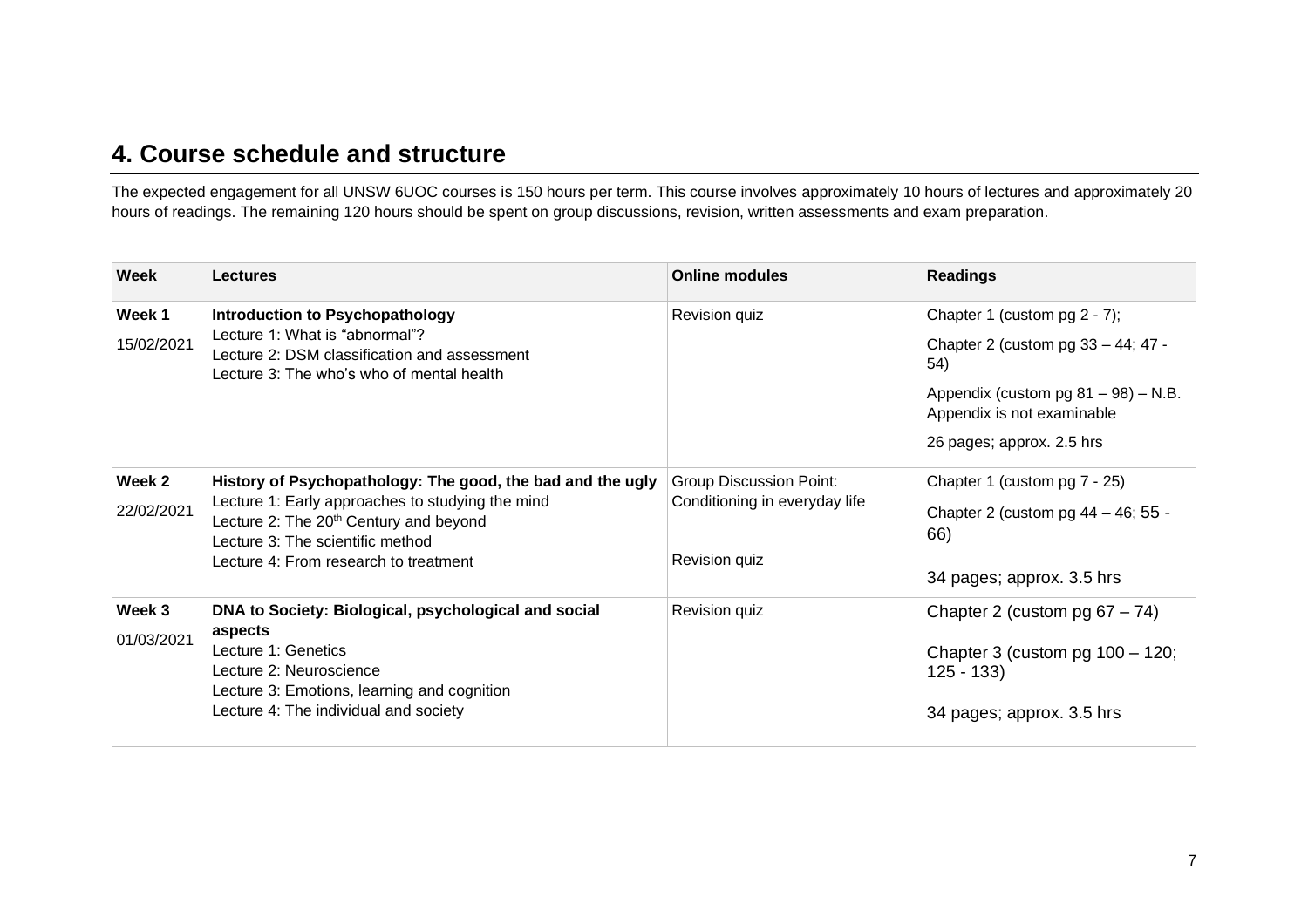| Week 4<br>08/03/2021 | Written assignment week!<br>Lecture 1: Understanding Plagiarism<br>Lecture 2: Paraphrasing and Summarizing (YouTube video)<br>Lecture 3: Secondary Citation (YouTube video) |                                        | Chapters $4-9$<br>N.B. This week's content is not<br>examinable but it will help you to<br>research and write your written<br>assignment.                              |
|----------------------|-----------------------------------------------------------------------------------------------------------------------------------------------------------------------------|----------------------------------------|------------------------------------------------------------------------------------------------------------------------------------------------------------------------|
| Week 5<br>15/03/2021 | <b>Depressive Disorders</b><br>Lecture 1: What is depression?<br>Lecture 2: Models of depression<br>Lecture 3: Treating depression                                          | Revision quiz<br>Friday: Mid Term Exam | Chapter 3 (custom pg $122 - 123$ )<br>Chapter 10 (depressive disorder<br>sections)<br>NB Suicide content (custom pg<br>326 - 322) is not examinable<br>Approx. 2.5 hrs |
| Week 6<br>22/03/2021 | <b>Flex Week</b>                                                                                                                                                            |                                        |                                                                                                                                                                        |
| Week 7<br>29/03/2021 | <b>Bipolar Disorders</b><br>Lecture 1: What is bipolar?<br>Lecture 2: Models of bipolar<br>Lecture 3: Treating bipolar                                                      |                                        | Chapter 10 (bipolar disorder<br>sections)<br>Approx. 2 hrs<br>NB Suicide content (custom pg<br>$326 - 322$ ) is not examinable                                         |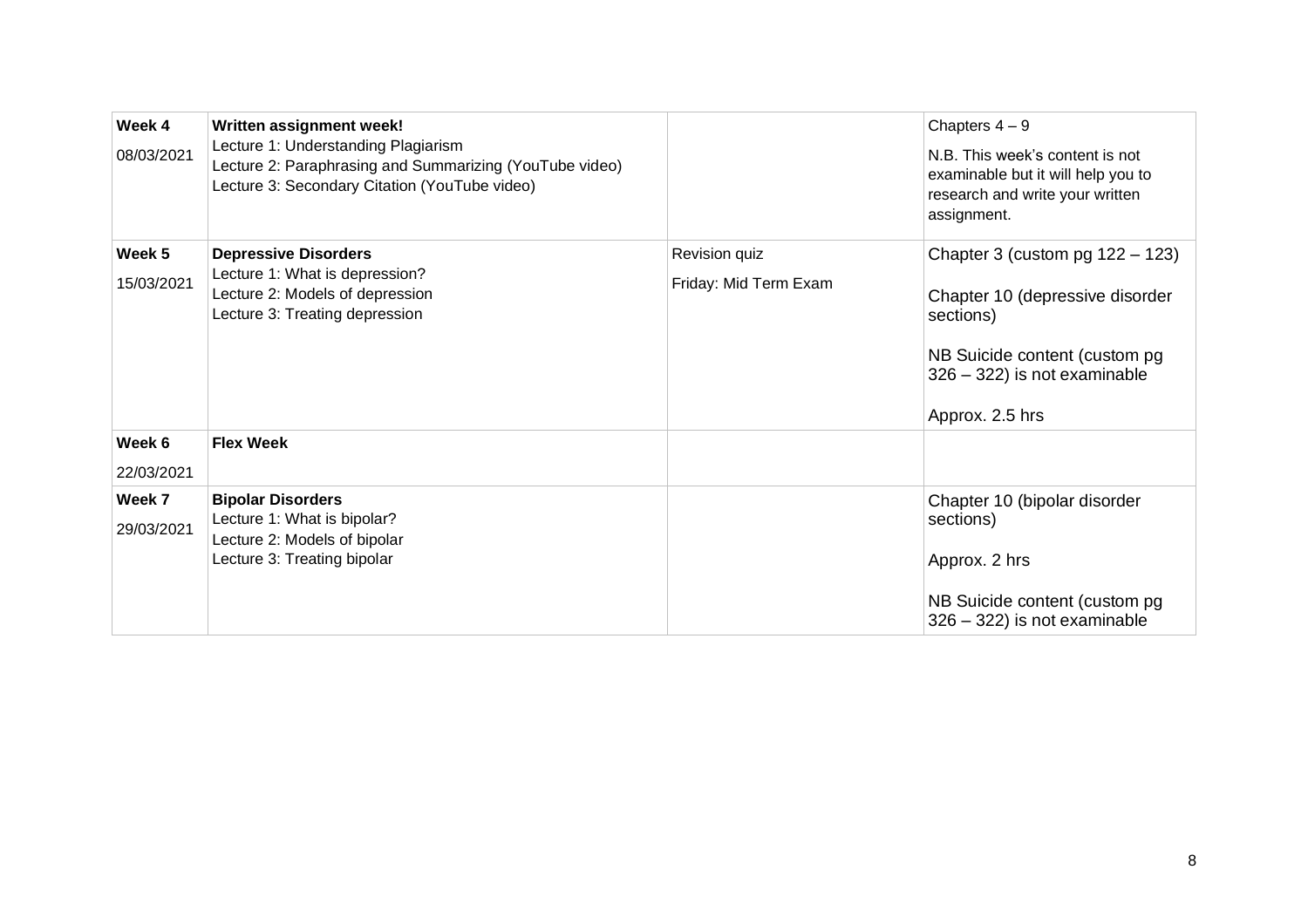| Week 8<br>05/04/2021                               | <b>Anxiety disorders</b><br>Lecture 1: What are anxiety disorders?<br>Lecture 2: Models of specific phobias<br>Lecture 3: Treating anxiety             | Sunday: Written assignment Due<br>Revision quiz | Chapter 3 (custom pg $123 - 124$ )<br>Chapter 11 (custom pg $340 - 346$ ;<br>$357 - 362$<br>14 pages; approx. 1.5 hrs |
|----------------------------------------------------|--------------------------------------------------------------------------------------------------------------------------------------------------------|-------------------------------------------------|-----------------------------------------------------------------------------------------------------------------------|
| Week 9<br>12/04/2021                               | <b>Obsessive-Compulsive Disorder</b><br>Lecture 1: What is OCD?<br>Lecture 2: Models of OCD<br>Lecture 3: Treating OCD                                 | Revision quiz                                   | Chapter 11 (custom pg $375 - 380$ ;<br>$384 - 385$<br>8 pages; approx. 1 hr                                           |
| Week 10<br>19/04/2021                              | Substance use and abuse<br>Lecture 1: Substances and substance abuse<br>Lecture 2: What causes substance abuse?<br>Lecture 3: Treating substance abuse | Revision quiz                                   | Chapter 12 (custom pg $396 - 427$ ;<br>430)<br>33 pages; approx. 3.5 hrs                                              |
| <b>Study</b><br>period<br>24/04/2021<br>29/04/2021 |                                                                                                                                                        | Revision/Exam preparation                       |                                                                                                                       |
| Exam<br>period<br>30/04/2021<br>13/05/2021         |                                                                                                                                                        | Revision/Exam preparation                       |                                                                                                                       |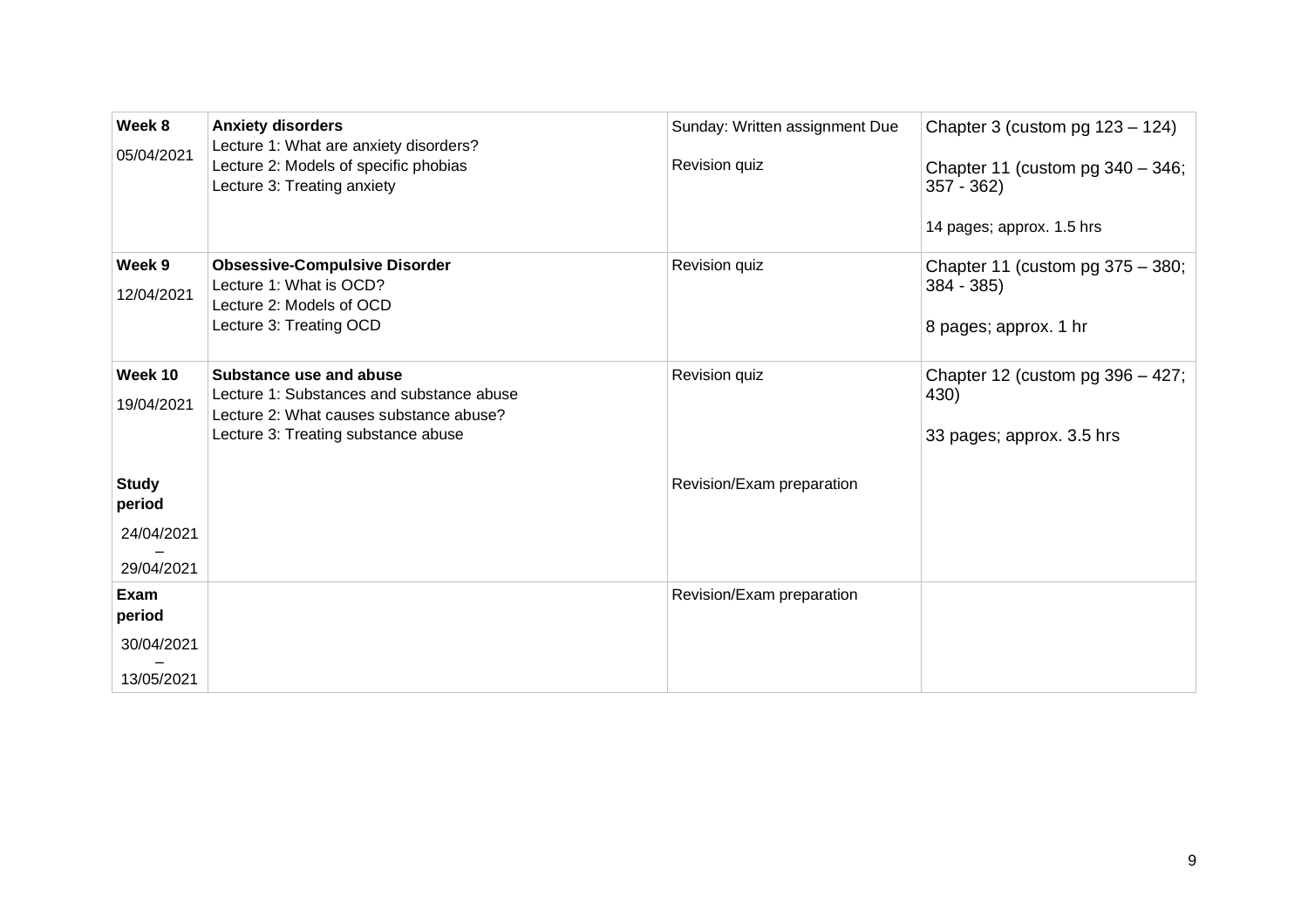#### **5. Assessment**

#### **5.1 Assessment tasks**

All assessments in this course have been designed and implemented in accordance with UNSW Assessment Policy.

| <b>Assessment task</b>                  | Length       | Weight               | <b>Mark</b> | Due date                      |
|-----------------------------------------|--------------|----------------------|-------------|-------------------------------|
| <b>Assessment 1: Revision quizzes</b>   | Varied       | $0\%$<br>(formative) | N/A         | N/A                           |
| <b>Assessment 2: Mid Term exam</b>      | 20 MCQ       | 20%                  | /20         | $9am - 11:59pm$<br>19/03/2021 |
| <b>Assessment 3: Written assignment</b> | $1000$ words | 40%                  | /40         | 11:59pm 11/04/2021            |
| <b>Assessment 4: Final exam</b>         | 80 MCQ       | 40%                  | /80         | Exam period                   |

**Assessment 2:** The mid-term exam is worth 20% of the total course mark and contains 20 multiplechoice questions (MCQs). It will be made available online via Moodle from 9am – 11:59pm Friday 19th March 2021. Students will be able to take the examination once. The quiz will last 15 mins, allowing for 45s per question. The exam is not be attempted "open book". The restrictive time limit is designed to minimise any temptation to consult any reference material. The time limit will provide ample opportunity for students to read and answer all the questions. The exam will assess all material presented in Weeks 1-3 and Week 5 including textbook readings for those weeks.

**Assessment 3:** A written assignment will be required for submission via Turnitin 11:59pm Sunday 11<sup>th</sup> April 2021. The question and instructions for this assignment will be released in Week 4. The written assignment will be worth 40% of the total course mark. As well as the textbook sections on essay writing, additional resources will be made available to provide further help to students on how to approach this written assignment. Penalties for late submission will be in accordance with policies stipulated in the School of Psychology Student Guide (2% per day, or part thereof, including weekends). Written assignments submitted after 11:59pm Sunday 25<sup>th</sup> April will not receive a mark.

**Assessment 4:** The final exam will be held online. It is worth 40% of the total course mark and is not to be attempted "open book". The examination will include 80 multiple choice questions covering all lecture material and textbook readings (except Week 4 content, which is not examinable). The exam timetable is determined entirely by a centralised UNSW team. The Course Coordinator does not have access to exam timetable information prior to the release of the timetable.

**UNSW grading system:** <https://student.unsw.edu.au/grades>

**UNSW assessment policy:** <https://student.unsw.edu.au/assessment>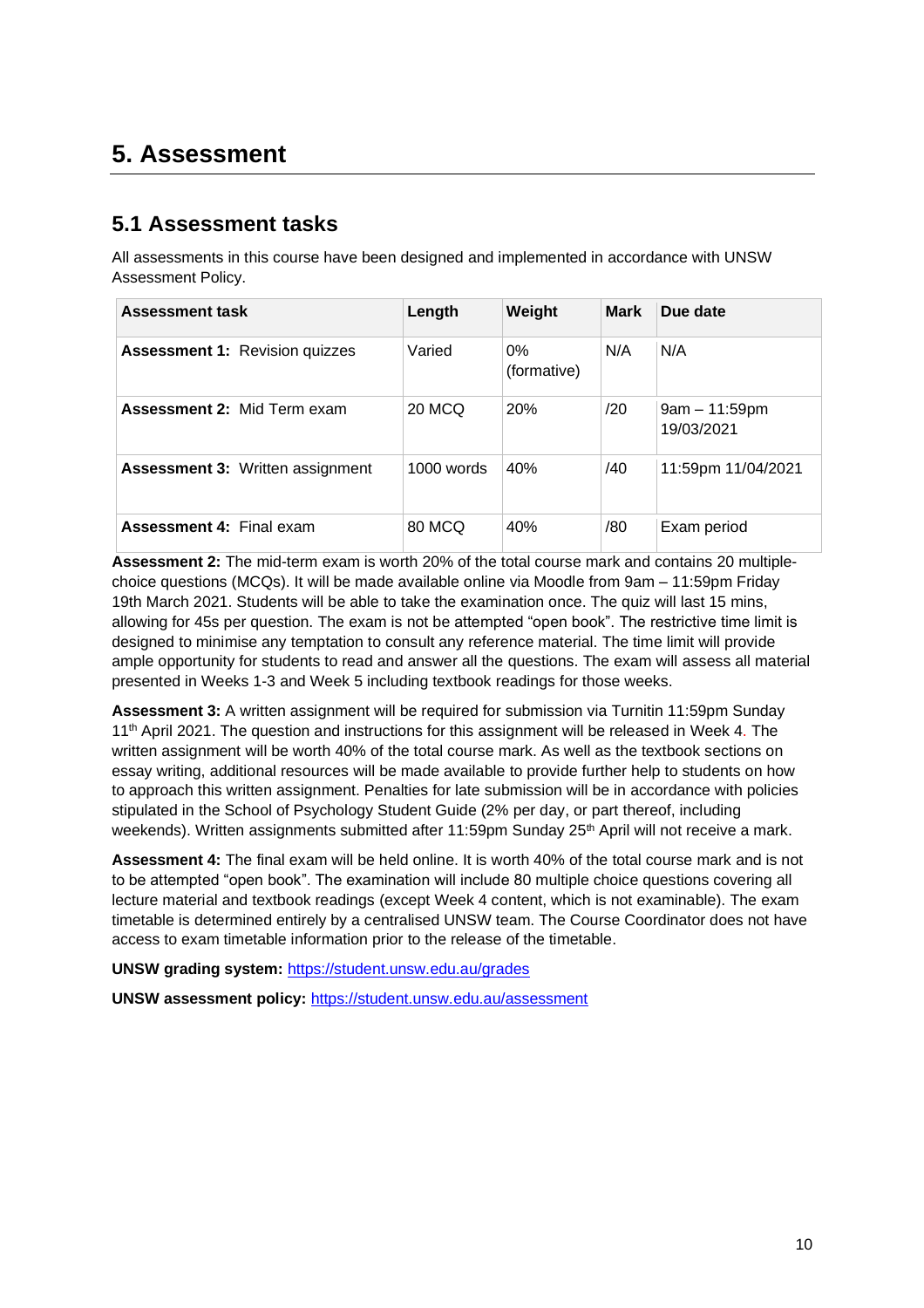#### **5.2 Assessment criteria and standards**

Further details and marking criteria for each assessment will be provided to students closer to the assessment release date (see 4.1: UNSW Assessment Design Procedure).

#### **5.3 Submission of assessment tasks**

**Written assignment:** In accordance with UNSW Assessment Policy the written assignment must be submitted online via Turnitin. No paper or emailed copies will be accepted.

**Late penalties**: deduction of marks for late submissions will be in accordance with School policy (see: [Psychology Student Guide\)](https://moodle.telt.unsw.edu.au/mod/resource/view.php?id=1630526).

**Special Consideration:** Students who are unable to complete an assessment task by the assigned due date can apply for special consideration. Students should also note that UNSW has a Fit to Sit/Submit rule for all assessments. If a student wishes to submit an application for special consideration for an exam or assessment, the application must be submitted prior to the start of the exam or before an assessment is submitted. If a student sits the exam/submits an assignment, they are declaring themselves well enough to do so and are unable to subsequently apply for special consideration. If a student becomes ill on the day of the exam, they must provide evidence dated within 24 hours of the exam, with their application.

Special consideration applications must be submitted to the online portal along with Third Party supporting documentation. Students who have experienced significant illness or misadventure during the assessment period may be eligible. Only circumstances deemed to be outside of the student's control are eligible for special consideration. Except in unusual circumstances, the duration of circumstances impacting academic work must be more than 3 consecutive days, or a total of 5 days within the teaching period. If the special consideration application is approved, students may be given an extended due date, or an alternative assessment/supplementary examination may be set. For more information see [https://student.unsw.edu.au/special-consideration.](https://student.unsw.edu.au/special-consideration)

**Alternative assessments**: will be subject to approval and implemented in accordance with UNSW Assessment Implementation Procedure.

**Supplementary examinations:** will be made available for students with approved special consideration application and implemented in accordance with UNSW Assessment Policy.

#### **5.4. Feedback on assessment**

Feedback on all pieces of assessment in this course will be provided in accordance with UNSW Assessment Policy.

| <b>Assessment</b>      | When       | Who    | Where  | <b>How</b> |
|------------------------|------------|--------|--------|------------|
| Topic revision quizzes | Immediate  | Rogers | Online | Moodle     |
| Mid-Term exam          | 20/03/2021 | N/A    | Online | Moodle     |
| Written assignment     | 26/04/2021 | Rogers | Online | Turnitin   |
| Final exam             | TBA        | N/A    | N/A    | N/A        |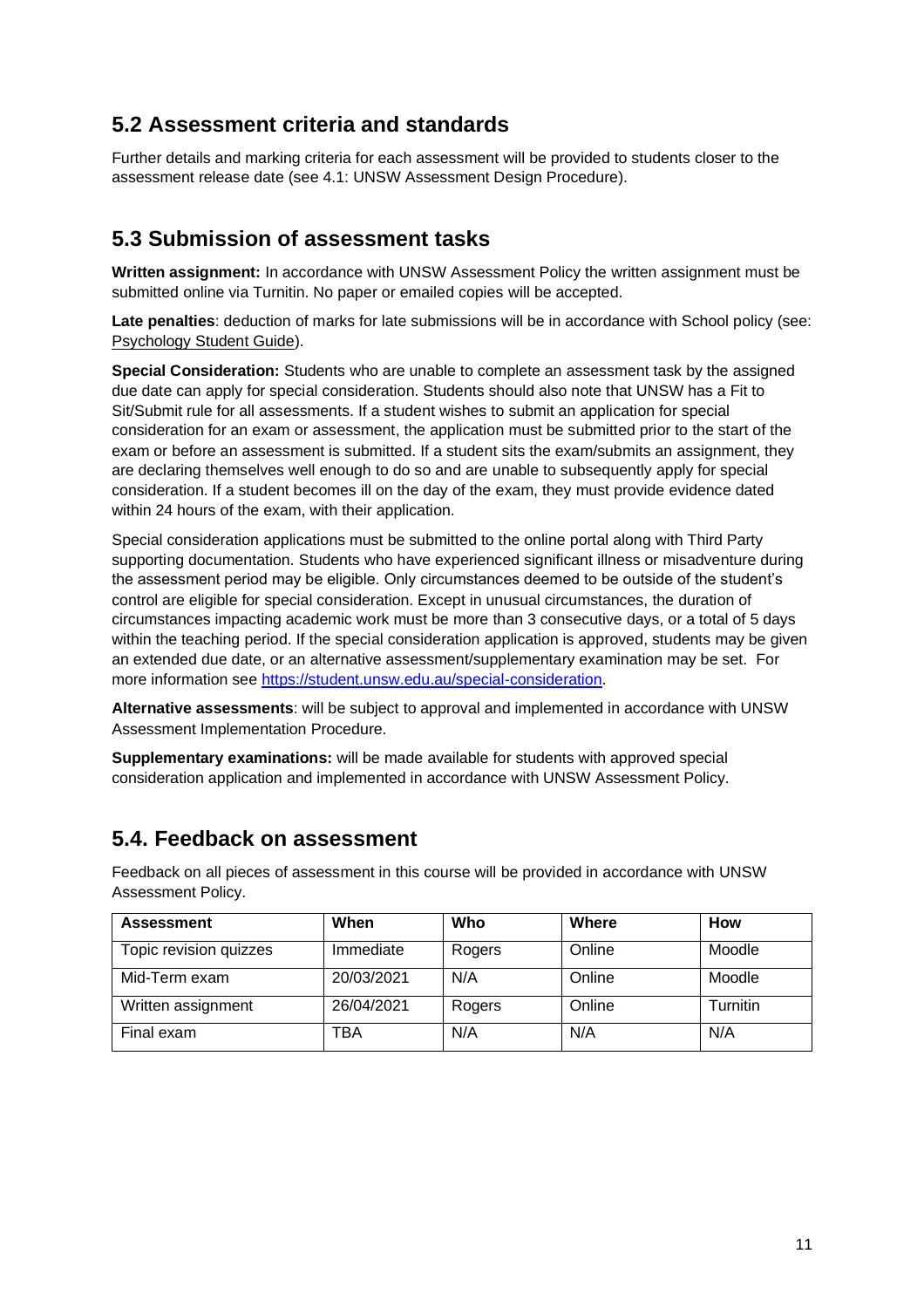## **6. Academic integrity, referencing and plagiarism**

The APA (7<sup>th</sup> edition) referencing style is to be adopted in this course. Students should consult the publication manual itself (rather than third party interpretations of it) in order to properly adhere to APA style conventions. Students do not need to purchase a copy of the manual, it is available in the library or online.

**Referencing** is a way of acknowledging the sources of information that you use to research your assignments. You need to provide a reference whenever you draw on someone else's words, ideas or research. Not referencing other people's work can constitute plagiarism.

Further information about referencing styles can be located at <https://student.unsw.edu.au/referencing>

**Academic integrity** is fundamental to success at university. Academic integrity can be defined as a commitment to six fundamental values in academic pursuits**:** honesty, trust, fairness, respect, responsibility and courage.*<sup>1</sup>* At UNSW, this means that your work must be your own, and others' ideas should be appropriately acknowledged. If you don't follow these rules, plagiarism may be detected in your work.

Further information about academic integrity and **plagiarism** can be located at:

- The *Current Students* site <https://student.unsw.edu.au/plagiarism>*,* and
- The *ELISE* training site <http://subjectguides.library.unsw.edu.au/elise>

The *Conduct and Integrity Unit* provides further resources to assist you to understand your conduct obligations as a student: [https://student.unsw.edu.au/conduct.](https://student.unsw.edu.au/conduct)

<sup>&</sup>lt;sup>1</sup> International Center for Academic Integrity, 'The Fundamental Values of Academic Integrity', T. Fishman (ed), Clemson University, 2013.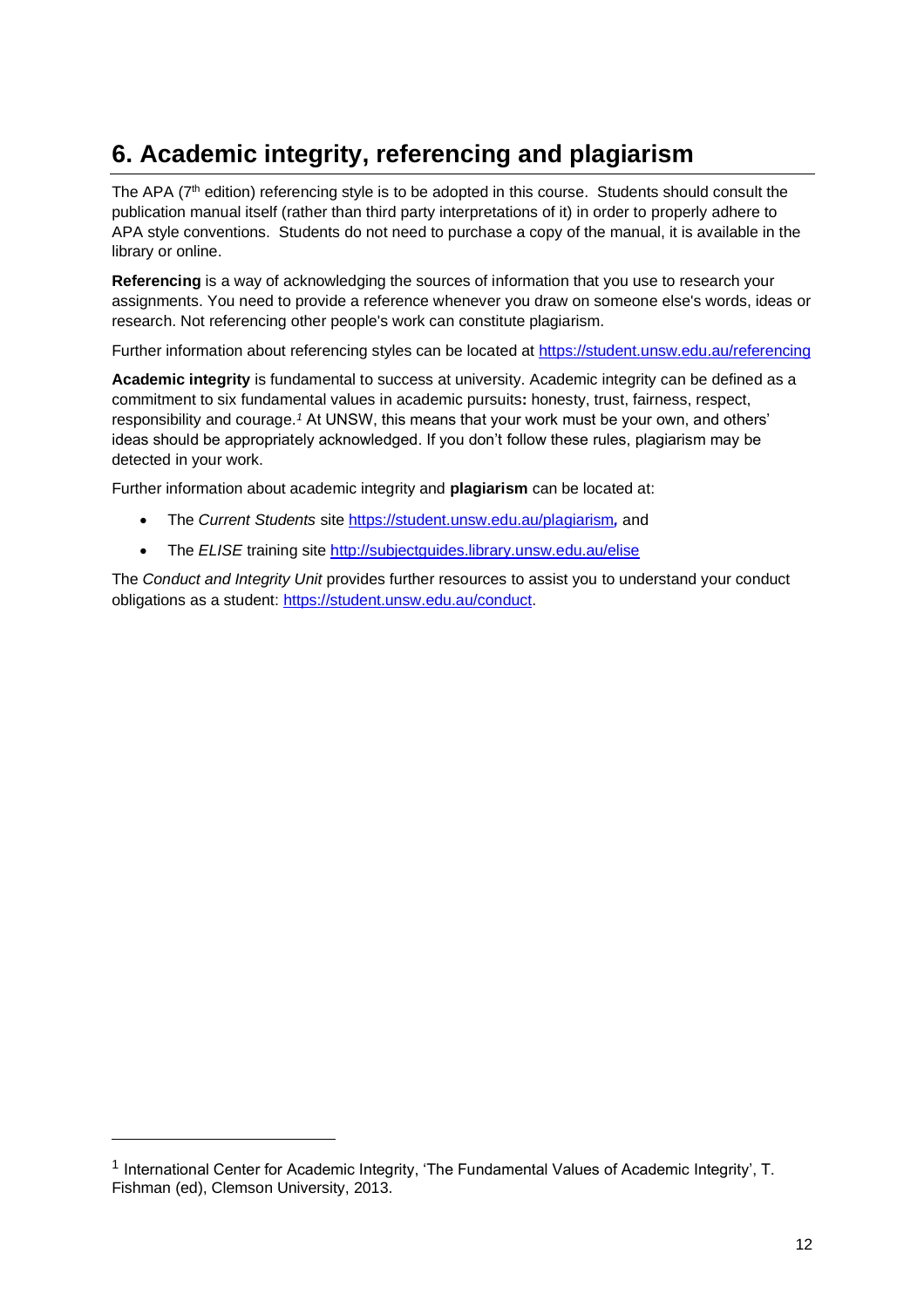## **7. Readings and resources**

| <b>Textbook</b>                   | Custom eTextbook (preferred option):<br>Gouldthorp, Bernstein, Roy, Cranney, Pooley. (2020).<br>PSYC1023: Abnormal Psychology. 1 <sup>st</sup> edition. Cengage<br>Learning AUS.<br>To purchase from the UNSW Bookshop click here:<br>https://unswbookshop.vitalsource.com/products/-<br>v9780170289535<br>To purchase from Cengage click here (use the code STUDY10<br>at the checkout to get a 10% discount):<br>https://au.cengage.com/c/isbn/9780170453677/<br><b>OR</b><br>Durand V. M., Barlow, D.H., & Hofmann, S.G. (2018).<br>Essentials of Abnormal Psychology. 8th edition. Cengage<br>Learning.<br><b>OR</b><br>Barlow, D. H., Durand, V. M., & Hofmann, S. G. (2018).<br>Abnormal psychology: An integrative approach. 8th edition.<br>Cengage Learning. |
|-----------------------------------|-----------------------------------------------------------------------------------------------------------------------------------------------------------------------------------------------------------------------------------------------------------------------------------------------------------------------------------------------------------------------------------------------------------------------------------------------------------------------------------------------------------------------------------------------------------------------------------------------------------------------------------------------------------------------------------------------------------------------------------------------------------------------|
|                                   | N.B. The custom textbook contains only the examinable<br>chapters plus a detailed guide for writing psychology                                                                                                                                                                                                                                                                                                                                                                                                                                                                                                                                                                                                                                                        |
|                                   | assignments.                                                                                                                                                                                                                                                                                                                                                                                                                                                                                                                                                                                                                                                                                                                                                          |
| <b>Course information</b>         | Available on Moodle                                                                                                                                                                                                                                                                                                                                                                                                                                                                                                                                                                                                                                                                                                                                                   |
| <b>Required readings</b>          | <b>School of Psychology Student Guide.</b>                                                                                                                                                                                                                                                                                                                                                                                                                                                                                                                                                                                                                                                                                                                            |
| <b>Recommended internet sites</b> | <b>UNSW Library</b>                                                                                                                                                                                                                                                                                                                                                                                                                                                                                                                                                                                                                                                                                                                                                   |
|                                   | <b>UNSW Learning Centre</b>                                                                                                                                                                                                                                                                                                                                                                                                                                                                                                                                                                                                                                                                                                                                           |
|                                   | <b>ELISE</b>                                                                                                                                                                                                                                                                                                                                                                                                                                                                                                                                                                                                                                                                                                                                                          |
|                                   | <b>Turnitin</b>                                                                                                                                                                                                                                                                                                                                                                                                                                                                                                                                                                                                                                                                                                                                                       |
|                                   | <b>Student Code of Conduct</b>                                                                                                                                                                                                                                                                                                                                                                                                                                                                                                                                                                                                                                                                                                                                        |
|                                   | Policy concerning academic honesty                                                                                                                                                                                                                                                                                                                                                                                                                                                                                                                                                                                                                                                                                                                                    |
|                                   | <b>Email policy</b>                                                                                                                                                                                                                                                                                                                                                                                                                                                                                                                                                                                                                                                                                                                                                   |
|                                   | <b>UNSW Anti-racism policy statement</b>                                                                                                                                                                                                                                                                                                                                                                                                                                                                                                                                                                                                                                                                                                                              |
|                                   | <b>UNSW Equity and Diversity policy statement</b>                                                                                                                                                                                                                                                                                                                                                                                                                                                                                                                                                                                                                                                                                                                     |
|                                   | <b>UNSW Equal opportunity in education policy statement</b>                                                                                                                                                                                                                                                                                                                                                                                                                                                                                                                                                                                                                                                                                                           |